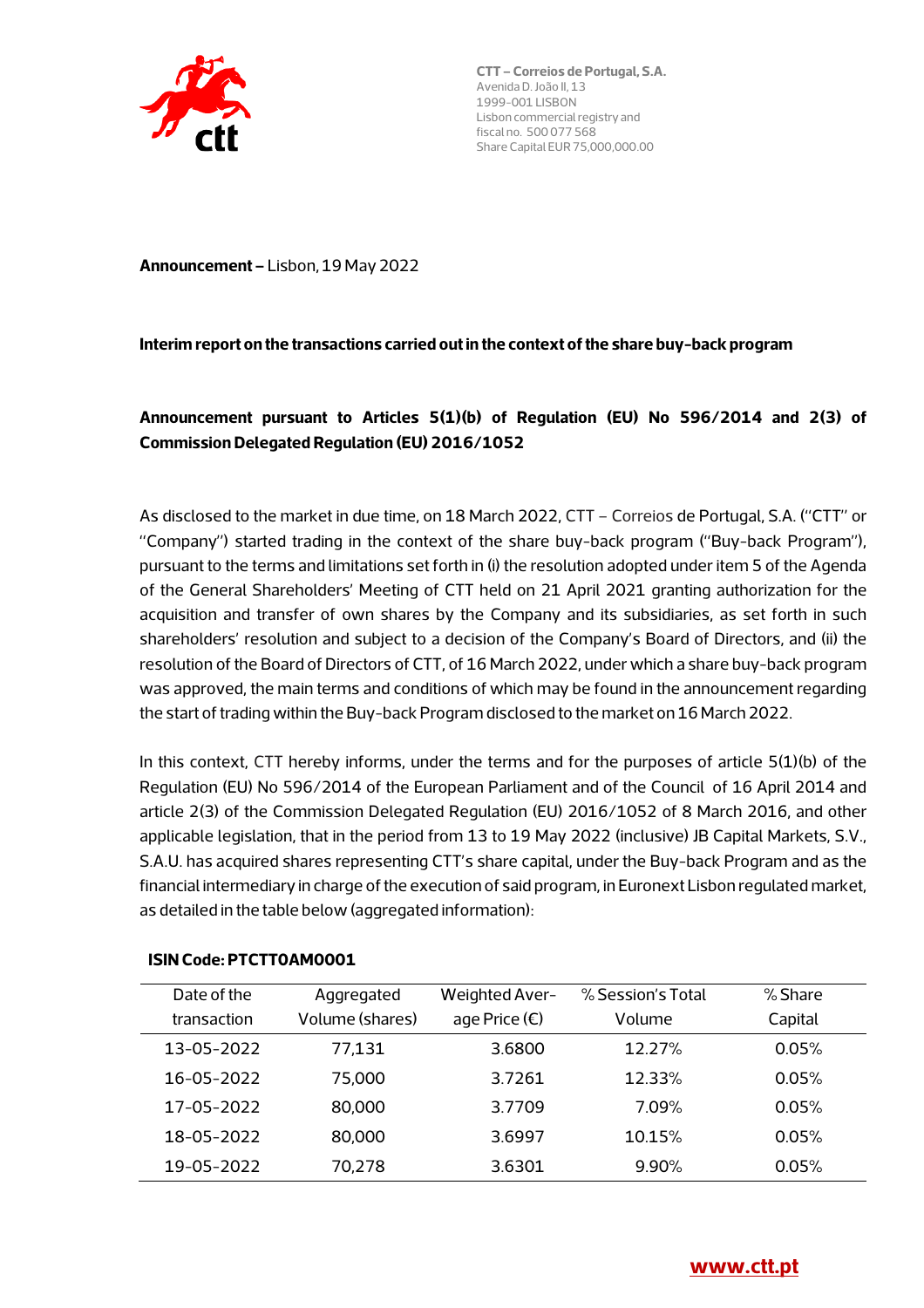

In the context of the share buy-back program announced on 16 March 2022, as at 19 May 2022, the Company had already acquired 1,513,267 shares. As a consequence, on 19 May 2022, the Company held, as a result of the transactions indicated herein, an aggregated total of 3,013,268 own shares, representing 2.01% of its share capital, including 1,500,001 own shares previously acquired.

Further detailed information on the aforementioned transactions carried out under the Buy-back Program, in the period from 13 to 19 May 2022 (inclusive), may be found in the tables attached hereto as Annexes 1 to 5.

This information to the market and the general public is also available on CTT website at: https://www.ctt.pt/grupo-ctt/investidores/comunicados/index?language\_id=1.

#### **CTT – Correios de Portugal, S.A.**

Guy Pacheco **Market Relations Representative of CTT**  Nuno Vieira **Head of Investor Relations of CTT Contacts:**  Email: investors@ctt.pt I Fax: + 351 210 471 996 I Phone: + 351 210 471 087

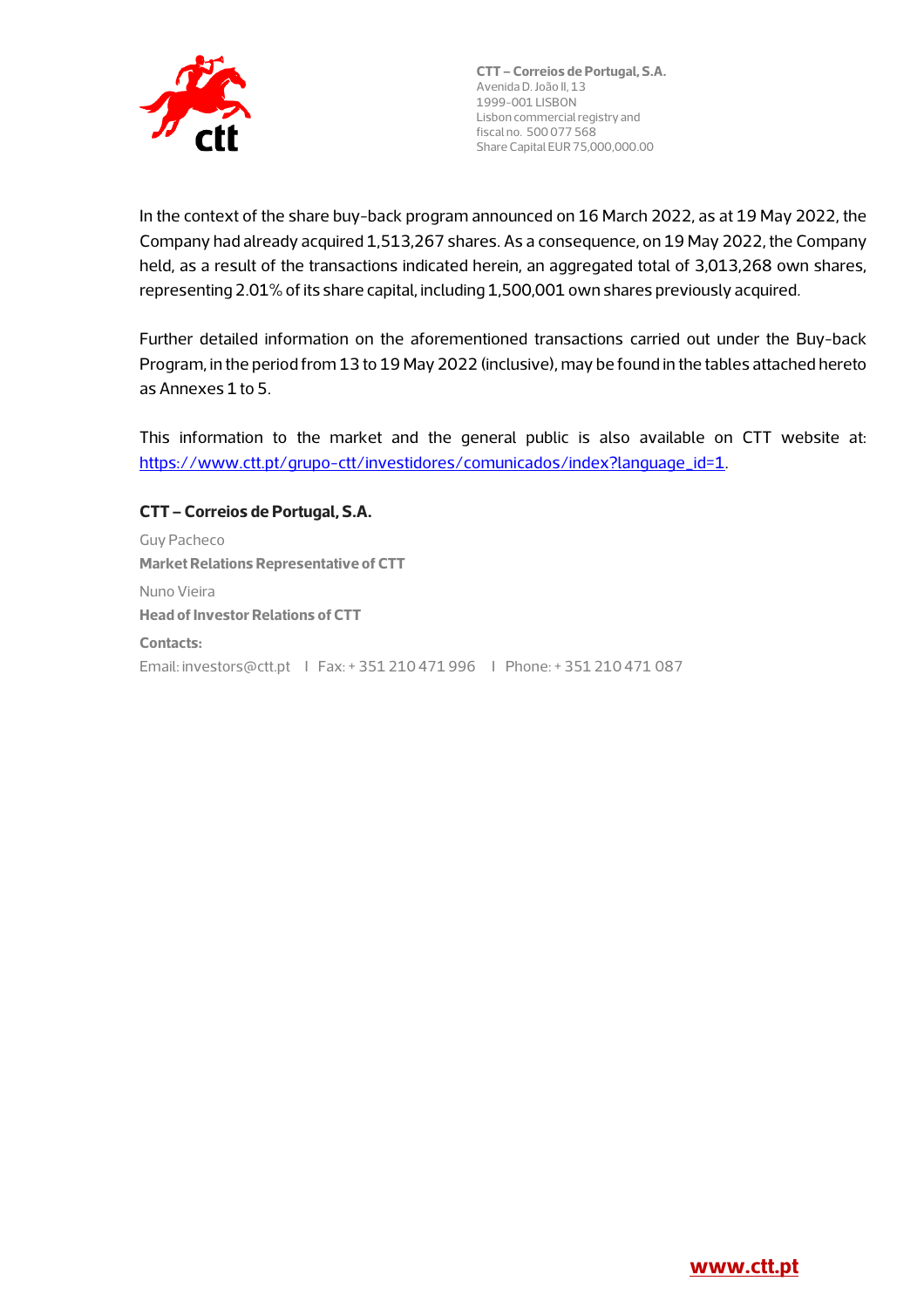

| <b>Trade Date</b> | <b>Trading</b><br>Time (CET) | <b>Stock</b>      | <b>Type of</b><br><b>business</b> | <b>Trading</b><br>Venue | shares | Number of Average Price<br>(E) |
|-------------------|------------------------------|-------------------|-----------------------------------|-------------------------|--------|--------------------------------|
| 13-05-2022        | 09:17:21                     | CTT shares        | Acquisition                       | <b>XLIS</b>             | 5,000  | 3.6500                         |
| 13-05-2022        | 09:34:16                     | CTT shares        | Acquisition                       | <b>XLIS</b>             | 200    | 3.6450                         |
| 13-05-2022        | 09:34:16                     | CTT shares        | Acquisition                       | <b>XLIS</b>             | 699    | 3.6450                         |
| 13-05-2022        | 09:34:16                     | CTT shares        | Acquisition                       | <b>XLIS</b>             | 540    | 3.6450                         |
| 13-05-2022        | 09:34:16                     | CTT shares        | Acquisition                       | <b>XLIS</b>             | 376    | 3.6450                         |
| 13-05-2022        | 09:40:39                     | CTT shares        | Acquisition                       | <b>XLIS</b>             | 53     | 3.6550                         |
| 13-05-2022        | 09:40:39                     | <b>CTT shares</b> | Acquisition                       | <b>XLIS</b>             | 2,960  | 3.6550                         |
| 13-05-2022        | 09:40:39                     | <b>CTT</b> shares | Acquisition                       | <b>XLIS</b>             | 172    | 3.6550                         |
| 13-05-2022        | 10:18:28                     | <b>CTT</b> shares | Acquisition                       | <b>XLIS</b>             | 900    | 3.6400                         |
| 13-05-2022        | 10:18:28                     | <b>CTT</b> shares | Acquisition                       | <b>XLIS</b>             | 900    | 3.6400                         |
| 13-05-2022        | 10:18:28                     | CTT shares        | Acquisition                       | <b>XLIS</b>             | 900    | 3.6400                         |
| 13-05-2022        | 10:18:28                     | <b>CTT</b> shares | Acquisition                       | <b>XLIS</b>             | 1,269  | 3.6400                         |
| 13-05-2022        | 10:18:28                     | CTT shares        | Acquisition                       | <b>XLIS</b>             | 1,031  | 3.6400                         |
| 13-05-2022        | 11:34:01                     | <b>CTT</b> shares | Acquisition                       | <b>XLIS</b>             | 5,000  | 3.6350                         |
| 13-05-2022        | 12:15:46                     | CTT shares        | Acquisition                       | <b>XLIS</b>             | 1,518  | 3.6350                         |
| 13-05-2022        | 12:15:46                     | CTT shares        | Acquisition                       | <b>XLIS</b>             | 390    | 3.6350                         |
| 13-05-2022        | 12:15:46                     | <b>CTT</b> shares | Acquisition                       | <b>XLIS</b>             | 1,106  | 3.6350                         |
| 13-05-2022        | 12:15:46                     | CTT shares        | Acquisition                       | <b>XLIS</b>             | 2,721  | 3.6350                         |
| 13-05-2022        | 12:15:46                     | <b>CTT shares</b> | Acquisition                       | <b>XLIS</b>             | 145    | 3.6350                         |
| 13-05-2022        | 12:15:46                     | CTT shares        | Acquisition                       | <b>XLIS</b>             | 672    | 3.6350                         |
| 13-05-2022        | 13:08:07                     | <b>CTT</b> shares | Acquisition                       | <b>XLIS</b>             | 280    | 3.6800                         |
| 13-05-2022        | 13:08:07                     | CTT shares        | Acquisition                       | <b>XLIS</b>             | 598    | 3.6800                         |
| 13-05-2022        | 13:08:07                     | CTT shares        | Acquisition                       | <b>XLIS</b>             | 1,056  | 3.6800                         |
| 13-05-2022        | 13:08:07                     | CTT shares        | Acquisition                       | <b>XLIS</b>             | 1,514  | 3.6800                         |
| 13-05-2022        | 13:08:21                     | <b>CTT</b> shares | Acquisition                       | <b>XLIS</b>             | 56     | 3.6800                         |
| 13-05-2022        | 13:08:21                     | <b>CTT</b> shares | Acquisition                       | <b>XLIS</b>             | 126    | 3.6800                         |
| 13-05-2022        | 13:08:21                     | <b>CTT</b> shares | Acquisition                       | <b>XLIS</b>             | 466    | 3.6800                         |
| 13-05-2022        | 13:08:21                     | CTT shares        | Acquisition                       | <b>XLIS</b>             | 664    | 3.6800                         |
| 13-05-2022        | 13:08:21                     | CTT shares        | Acquisition                       | <b>XLIS</b>             | 900    | 3.6800                         |
| 13-05-2022        | 13:08:21                     | CTT shares        | Acquisition                       | <b>XLIS</b>             | 752    | 3.6800                         |
| 13-05-2022        | 13:08:21                     | CTT shares        | Acquisition                       | <b>XLIS</b>             | 1,800  | 3.6800                         |
| 13-05-2022        | 13:08:21                     | CTT shares        | Acquisition                       | <b>XLIS</b>             | 236    | 3.6800                         |
| 13-05-2022        | 13:08:45                     | CTT shares        | Acquisition                       | <b>XLIS</b>             | 1,800  | 3.6800                         |
| 13-05-2022        | 13:08:45                     | CTT shares        | Acquisition                       | <b>XLIS</b>             | 1,800  | 3.6800                         |
| 13-05-2022        | 13:08:45                     | <b>CTT</b> shares | Acquisition                       | <b>XLIS</b>             | 1,400  | 3.6800                         |
| 13-05-2022        | 14:20:44                     | CTT shares        | Acquisition                       | <b>XLIS</b>             | 4,736  | 3.7150                         |
| 13-05-2022        | 14:20:44                     | CTT shares        | Acquisition                       | <b>XLIS</b>             | 264    | 3.7150                         |
| 13-05-2022        | 14:21:27                     | CTT shares        | Acquisition                       | <b>XLIS</b>             | 2,034  | 3.7150                         |
| 13-05-2022        | 14:21:27                     | CTT shares        | Acquisition                       | <b>XLIS</b>             | 47     | 3.7150                         |
| 13-05-2022        | 14:21:27                     | CTT shares        | Acquisition                       | <b>XLIS</b>             | 1,156  | 3.7150                         |

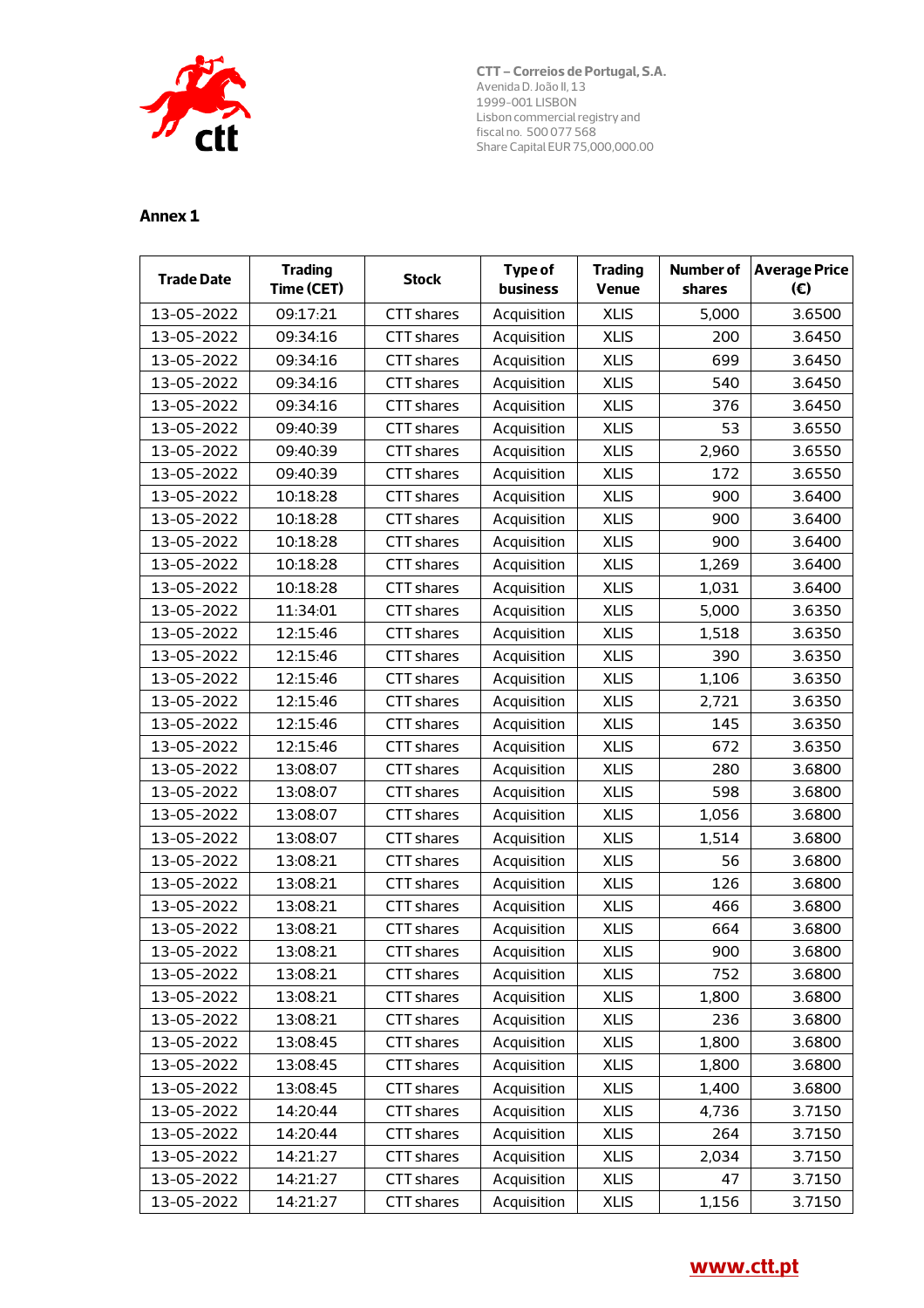

| <b>Trade Date</b> | <b>Trading</b><br>Time (CET) | <b>Stock</b>      | <b>Type of</b><br>business | <b>Trading</b><br><b>Venue</b> | <b>Number of</b><br>shares | <b>Average Price</b><br>(E) |
|-------------------|------------------------------|-------------------|----------------------------|--------------------------------|----------------------------|-----------------------------|
| 13-05-2022        | 14:24:13                     | <b>CTT</b> shares | Acquisition                | <b>XLIS</b>                    | 1.000                      | 3.7150                      |
| 13-05-2022        | 14:32:36                     | CTT shares        | Acquisition                | <b>XLIS</b>                    | 100                        | 3.7250                      |
| 13-05-2022        | 14:32:36                     | <b>CTT</b> shares | Acquisition                | <b>XLIS</b>                    | 663                        | 3.7250                      |
| 13-05-2022        | 14:41:56                     | CTT shares        | Acquisition                | <b>XLIS</b>                    | 787                        | 3.7100                      |
| 13-05-2022        | 14:41:56                     | <b>CTT</b> shares | Acquisition                | <b>XLIS</b>                    | 166                        | 3.7100                      |
| 13-05-2022        | 14:49:06                     | CTT shares        | Acquisition                | <b>XLIS</b>                    | 995                        | 3.7100                      |
| 13-05-2022        | 14:49:06                     | <b>CTT</b> shares | Acquisition                | <b>XLIS</b>                    | 3,052                      | 3.7100                      |
| 13-05-2022        | 15:44:08                     | <b>CTT</b> shares | Acquisition                | <b>XLIS</b>                    | 1,074                      | 3.7050                      |
| 13-05-2022        | 15:44:08                     | <b>CTT</b> shares | Acquisition                | <b>XLIS</b>                    | 2,133                      | 3.7050                      |
| 13-05-2022        | 15:45:29                     | <b>CTT</b> shares | Acquisition                | <b>XLIS</b>                    | 1,793                      | 3.7050                      |
| 13-05-2022        | 15:50:11                     | <b>CTT</b> shares | Acquisition                | <b>XLIS</b>                    | 4,200                      | 3.6950                      |
| 13-05-2022        | 15:50:11                     | <b>CTT</b> shares | Acquisition                | <b>XLIS</b>                    | 800                        | 3.6950                      |
| 13-05-2022        | 16:16:43                     | <b>CTT</b> shares | Acquisition                | <b>XLIS</b>                    | 1,393                      | 3.6950                      |
| 13-05-2022        | 16:32:04                     | <b>CTT</b> shares | Acquisition                | <b>XLIS</b>                    | 1,272                      | 3.7050                      |
| 13-05-2022        | 16:34:44                     | <b>CTT</b> shares | Acquisition                | <b>XLIS</b>                    | 30                         | 3.7050                      |
| 13-05-2022        | 16:38:25                     | <b>CTT</b> shares | Acquisition                | <b>XLIS</b>                    | 882                        | 3.7050                      |
| 13-05-2022        | 16:38:25                     | <b>CTT shares</b> | Acquisition                | <b>XLIS</b>                    | 2,700                      | 3.7050                      |
| 13-05-2022        | 16:38:25                     | <b>CTT</b> shares | Acquisition                | <b>XLIS</b>                    | 116                        | 3.7050                      |
| 13-05-2022        | 16:53:49                     | CTT shares        | Acquisition                | <b>XLIS</b>                    | 672                        | 3.7100                      |
| 13-05-2022        | 16:53:49                     | <b>CTT</b> shares | Acquisition                | <b>XLIS</b>                    | 170                        | 3.7100                      |
| 13-05-2022        | 16:53:49                     | <b>CTT</b> shares | Acquisition                | <b>XLIS</b>                    | 383                        | 3.7100                      |
| 13-05-2022        | 16:53:49                     | <b>CTT</b> shares | Acquisition                | <b>XLIS</b>                    | 358                        | 3.7100                      |
| 13-05-2022        | 16:53:49                     | <b>CTT</b> shares | Acquisition                | <b>XLIS</b>                    | 546                        | 3.7100                      |
| 13-05-2022        | 16:53:49                     | <b>CTT</b> shares | Acquisition                | <b>XLIS</b>                    | 1,209                      | 3.7100                      |
| 13-05-2022        | 16:54:30                     | <b>CTT</b> shares | Acquisition                | <b>XLIS</b>                    | 732                        | 3.7100                      |
| 13-05-2022        | 16:54:30                     | <b>CTT</b> shares | Acquisition                | <b>XLIS</b>                    | 900                        | 3.7100                      |
| 13-05-2022        | 16:54:30                     | <b>CTT</b> shares | Acquisition                | <b>XLIS</b>                    | 30                         | 3.7100                      |
| 13-05-2022        | 17:29:30                     | <b>CTT</b> shares | Acquisition                | <b>XLIS</b>                    | 738                        | 3.6950                      |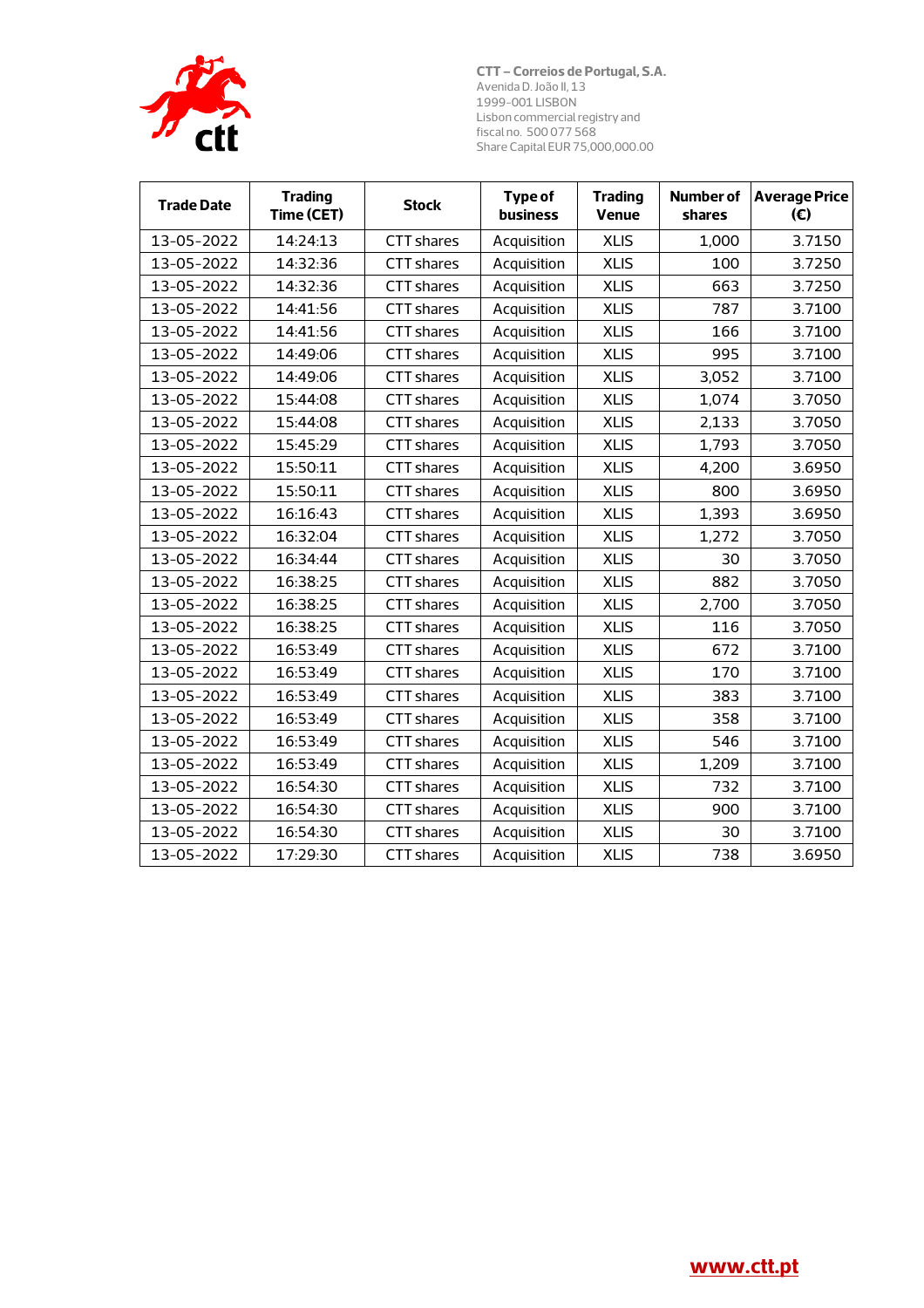

| <b>Trade Date</b> | <b>Trading</b><br>Time (CET) | <b>Stock</b>      | Type of<br>business | <b>Trading</b><br>Venue | shares | Number of Average Price<br>(E) |
|-------------------|------------------------------|-------------------|---------------------|-------------------------|--------|--------------------------------|
| 16-05-2022        | 09:11:40                     | CTT shares        | Acquisition         | <b>XLIS</b>             | 914    | 3.6750                         |
| 16-05-2022        | 09:11:40                     | CTT shares        | Acquisition         | <b>XLIS</b>             | 1,310  | 3.6750                         |
| 16-05-2022        | 09:11:41                     | CTT shares        | Acquisition         | <b>XLIS</b>             | 2,776  | 3.6750                         |
| 16-05-2022        | 09:53:00                     | CTT shares        | Acquisition         | <b>XLIS</b>             | 1,565  | 3.6950                         |
| 16-05-2022        | 09:53:00                     | <b>CTT</b> shares | Acquisition         | <b>XLIS</b>             | 3,435  | 3.6950                         |
| 16-05-2022        | 10:31:07                     | CTT shares        | Acquisition         | <b>XLIS</b>             | 4,796  | 3.7150                         |
| 16-05-2022        | 10:31:07                     | <b>CTT</b> shares | Acquisition         | <b>XLIS</b>             | 204    | 3.7150                         |
| 16-05-2022        | 11:08:46                     | CTT shares        | Acquisition         | <b>XLIS</b>             | 4,700  | 3.7200                         |
| 16-05-2022        | 11:08:46                     | <b>CTT</b> shares | Acquisition         | <b>XLIS</b>             | 300    | 3.7200                         |
| 16-05-2022        | 11:52:30                     | CTT shares        | Acquisition         | <b>XLIS</b>             | 346    | 3.6950                         |
| 16-05-2022        | 11:52:30                     | CTT shares        | Acquisition         | <b>XLIS</b>             | 4,473  | 3.6950                         |
| 16-05-2022        | 11:52:30                     | CTT shares        | Acquisition         | <b>XLIS</b>             | 21     | 3.6950                         |
| 16-05-2022        | 11:52:30                     | CTT shares        | Acquisition         | <b>XLIS</b>             | 160    | 3.6950                         |
| 16-05-2022        | 12:42:02                     | <b>CTT</b> shares | Acquisition         | <b>XLIS</b>             | 4,200  | 3.7250                         |
| 16-05-2022        | 12:42:02                     | CTT shares        | Acquisition         | <b>XLIS</b>             | 800    | 3.7250                         |
| 16-05-2022        | 12:52:14                     | CTT shares        | Acquisition         | <b>XLIS</b>             | 1,507  | 3.7250                         |
| 16-05-2022        | 12:52:14                     | CTT shares        | Acquisition         | <b>XLIS</b>             | 1,800  | 3.7250                         |
| 16-05-2022        | 12:52:14                     | CTT shares        | Acquisition         | <b>XLIS</b>             | 900    | 3.7250                         |
| 16-05-2022        | 12:52:14                     | CTT shares        | Acquisition         | <b>XLIS</b>             | 793    | 3.7250                         |
| 16-05-2022        | 13:16:08                     | CTT shares        | Acquisition         | <b>XLIS</b>             | 4,000  | 3.7200                         |
| 16-05-2022        | 13:16:08                     | CTT shares        | Acquisition         | <b>XLIS</b>             | 900    | 3.7200                         |
| 16-05-2022        | 13:16:08                     | CTT shares        | Acquisition         | <b>XLIS</b>             | 100    | 3.7200                         |
| 16-05-2022        | 13:51:18                     | <b>CTT</b> shares | Acquisition         | <b>XLIS</b>             | 4,912  | 3.7050                         |
| 16-05-2022        | 13:51:18                     | CTT shares        | Acquisition         | <b>XLIS</b>             | 88     | 3.7050                         |
| 16-05-2022        | 14:57:52                     | <b>CTT</b> shares | Acquisition         | <b>XLIS</b>             | 867    | 3.7600                         |
| 16-05-2022        | 14:57:52                     | CTT shares        | Acquisition         | <b>XLIS</b>             | 4,133  | 3.7600                         |
| 16-05-2022        | 15:00:04                     | <b>CTT</b> shares | Acquisition         | <b>XLIS</b>             | 300    | 3.7600                         |
| 16-05-2022        | 15:00:04                     | CTT shares        | Acquisition         | <b>XLIS</b>             | 371    | 3.7600                         |
| 16-05-2022        | 15:00:04                     | CTT shares        | Acquisition         | <b>XLIS</b>             | 48     | 3.7600                         |
| 16-05-2022        | 15:00:04                     | <b>CTT</b> shares | Acquisition         | <b>XLIS</b>             | 4,281  | 3.7600                         |
| 16-05-2022        | 15:02:08                     | CTT shares        | Acquisition         | <b>XLIS</b>             | 323    | 3.7600                         |
| 16-05-2022        | 15:25:04                     | <b>CTT</b> shares | Acquisition         | <b>XLIS</b>             | 220    | 3.7600                         |
| 16-05-2022        | 15:25:04                     | CTT shares        | Acquisition         | <b>XLIS</b>             | 860    | 3.7600                         |
| 16-05-2022        | 15:25:04                     | <b>CTT</b> shares | Acquisition         | <b>XLIS</b>             | 1,175  | 3.7600                         |
| 16-05-2022        | 15:25:04                     | CTT shares        | Acquisition         | <b>XLIS</b>             | 1,110  | 3.7600                         |
| 16-05-2022        | 15:25:04                     | CTT shares        | Acquisition         | <b>XLIS</b>             | 234    | 3.7600                         |
| 16-05-2022        | 15:25:04                     | <b>CTT</b> shares | Acquisition         | <b>XLIS</b>             | 1,078  | 3.7600                         |
| 16-05-2022        | 15:55:55                     | CTT shares        | Acquisition         | <b>XLIS</b>             | 167    | 3.7350                         |
| 16-05-2022        | 15:55:55                     | CTT shares        | Acquisition         | <b>XLIS</b>             | 900    | 3.7350                         |
| 16-05-2022        | 15:55:55                     | CTT shares        | Acquisition         | <b>XLIS</b>             | 3,933  | 3.7350                         |

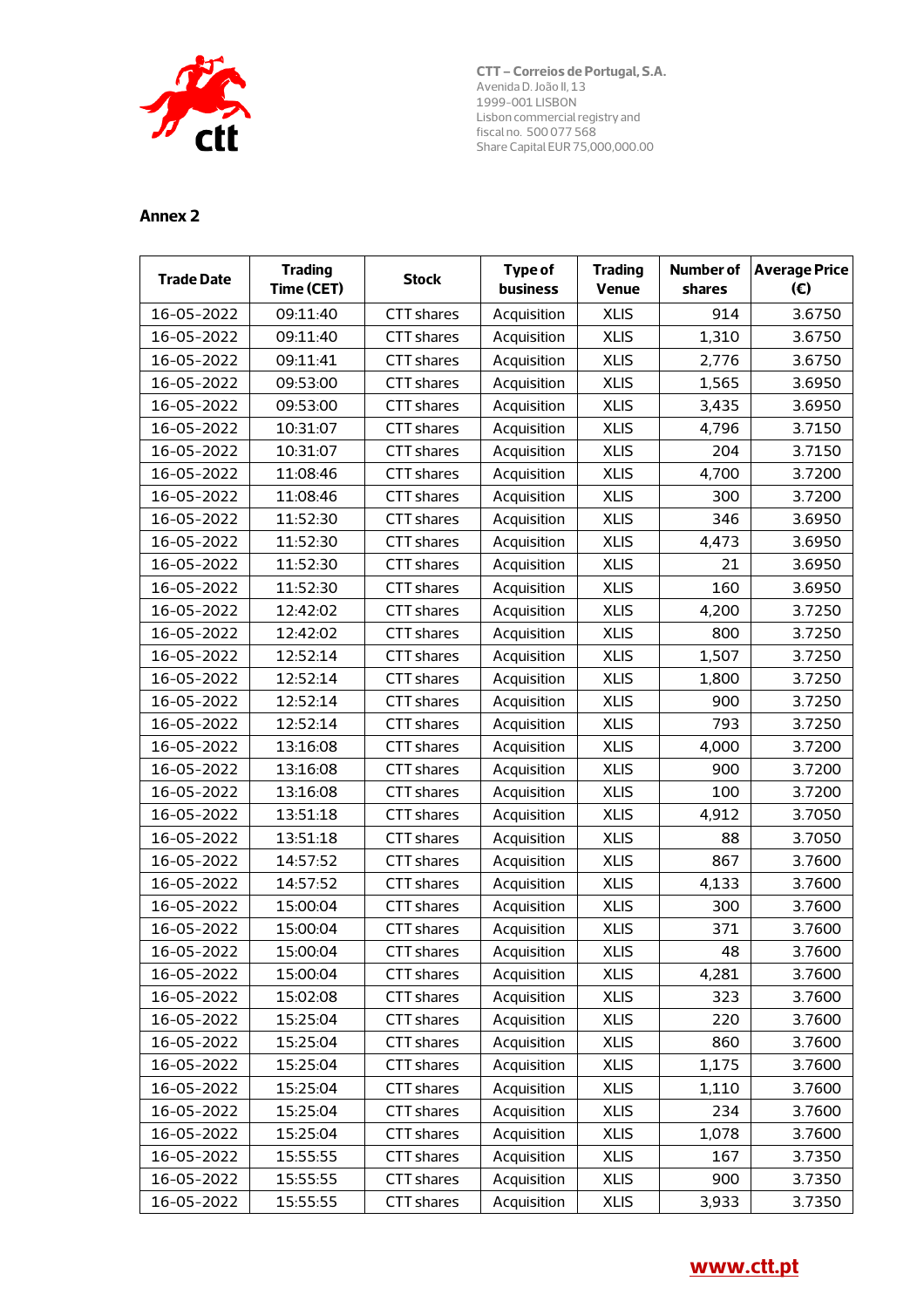

| <b>Trade Date</b> | <b>Trading</b><br>Time (CET) | <b>Stock</b>      | Type of<br><b>business</b> | <b>Trading</b><br><b>Venue</b> | <b>Number of</b><br>shares | <b>Average Price</b><br>(€) |
|-------------------|------------------------------|-------------------|----------------------------|--------------------------------|----------------------------|-----------------------------|
| 16-05-2022        | 16:16:01                     | CTT shares        | Acquisition                | <b>XLIS</b>                    | 3.300                      | 3.7450                      |
| 16-05-2022        | 16:23:21                     | CTT shares        | Acquisition                | <b>XLIS</b>                    | 4                          | 3.7550                      |
| 16-05-2022        | 16:23:21                     | CTT shares        | Acquisition                | <b>XLIS</b>                    | 787                        | 3.7550                      |
| 16-05-2022        | 16:23:21                     | CTT shares        | Acquisition                | <b>XLIS</b>                    | 1.148                      | 3.7550                      |
| 16-05-2022        | 16:23:21                     | CTT shares        | Acquisition                | <b>XLIS</b>                    | 5                          | 3.7550                      |
| 16-05-2022        | 16:27:21                     | CTT shares        | Acquisition                | <b>XLIS</b>                    | 143                        | 3.7550                      |
| 16-05-2022        | 16:27:21                     | CTT shares        | Acquisition                | <b>XLIS</b>                    | 2.913                      | 3.7550                      |
| 16-05-2022        | 17:04:33                     | <b>CTT</b> shares | Acquisition                | <b>XLIS</b>                    | 1,700                      | 3.7500                      |

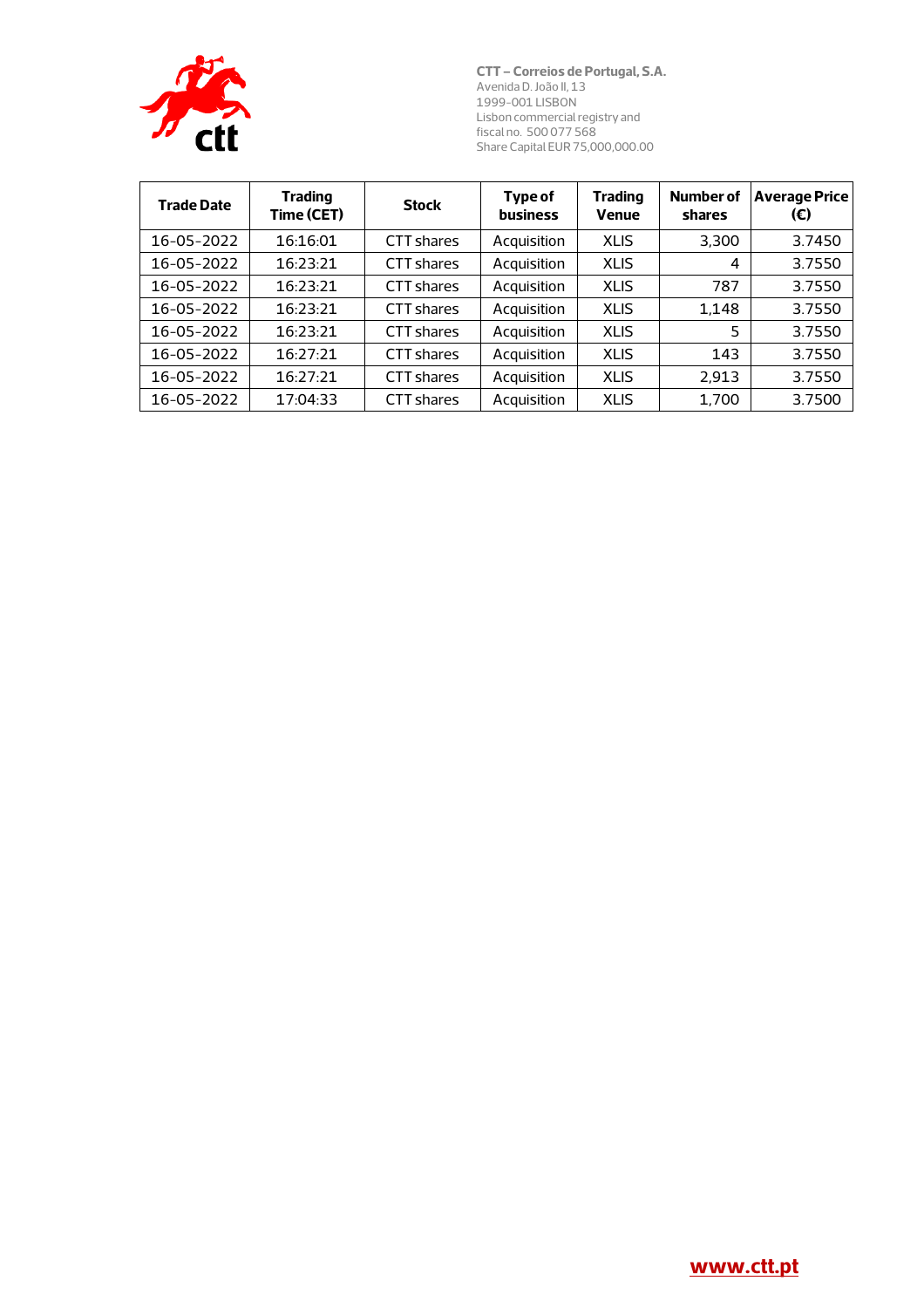

| <b>Trade Date</b> | <b>Trading</b><br>Time (CET) | <b>Stock</b>      | <b>Type of</b><br>business | <b>Trading</b><br>Venue | shares | Number of Average Price<br>(E) |
|-------------------|------------------------------|-------------------|----------------------------|-------------------------|--------|--------------------------------|
| 17-05-2022        | 09:01:52                     | <b>CTT</b> shares | Acquisition                | <b>XLIS</b>             | 1,139  | 3.7250                         |
| 17-05-2022        | 09:01:52                     | CTT shares        | Acquisition                | <b>XLIS</b>             | 900    | 3.7250                         |
| 17-05-2022        | 09:01:52                     | <b>CTT</b> shares | Acquisition                | <b>XLIS</b>             | 2,700  | 3.7250                         |
| 17-05-2022        | 09:01:52                     | CTT shares        | Acquisition                | <b>XLIS</b>             | 261    | 3.7250                         |
| 17-05-2022        | 09:23:30                     | <b>CTT</b> shares | Acquisition                | <b>XLIS</b>             | 5,000  | 3.6950                         |
| 17-05-2022        | 10:21:41                     | CTT shares        | Acquisition                | <b>XLIS</b>             | 900    | 3.7800                         |
| 17-05-2022        | 10:21:41                     | <b>CTT</b> shares | Acquisition                | <b>XLIS</b>             | 900    | 3.7800                         |
| 17-05-2022        | 10:21:41                     | <b>CTT</b> shares | Acquisition                | <b>XLIS</b>             | 2,700  | 3.7800                         |
| 17-05-2022        | 10:21:41                     | <b>CTT</b> shares | Acquisition                | <b>XLIS</b>             | 500    | 3.7800                         |
| 17-05-2022        | 11:09:20                     | CTT shares        | Acquisition                | <b>XLIS</b>             | 301    | 3.7450                         |
| 17-05-2022        | 11:09:20                     | CTT shares        | Acquisition                | <b>XLIS</b>             | 4,699  | 3.7450                         |
| 17-05-2022        | 11:38:29                     | CTT shares        | Acquisition                | <b>XLIS</b>             | 1,800  | 3.7550                         |
| 17-05-2022        | 11:38:29                     | CTT shares        | Acquisition                | <b>XLIS</b>             | 2,700  | 3.7550                         |
| 17-05-2022        | 11:38:29                     | <b>CTT</b> shares | Acquisition                | <b>XLIS</b>             | 500    | 3.7550                         |
| 17-05-2022        | 12:25:27                     | CTT shares        | Acquisition                | <b>XLIS</b>             | 4,400  | 3.8000                         |
| 17-05-2022        | 12:25:27                     | <b>CTT</b> shares | Acquisition                | <b>XLIS</b>             | 600    | 3.8000                         |
| 17-05-2022        | 12:25:59                     | CTT shares        | Acquisition                | <b>XLIS</b>             | 153    | 3.8000                         |
| 17-05-2022        | 12:25:59                     | CTT shares        | Acquisition                | <b>XLIS</b>             | 2,036  | 3.8000                         |
| 17-05-2022        | 12:25:59                     | CTT shares        | Acquisition                | <b>XLIS</b>             | 2,811  | 3.8000                         |
| 17-05-2022        | 13:21:33                     | CTT shares        | Acquisition                | <b>XLIS</b>             | 2,000  | 3.7800                         |
| 17-05-2022        | 13:21:33                     | <b>CTT</b> shares | Acquisition                | <b>XLIS</b>             | 699    | 3.7800                         |
| 17-05-2022        | 13:21:33                     | CTT shares        | Acquisition                | <b>XLIS</b>             | 2,301  | 3.7800                         |
| 17-05-2022        | 15:09:45                     | CTT shares        | Acquisition                | <b>XLIS</b>             | 247    | 3.7850                         |
| 17-05-2022        | 15:09:45                     | CTT shares        | Acquisition                | <b>XLIS</b>             | 1,448  | 3.7850                         |
| 17-05-2022        | 15:09:45                     | CTT shares        | Acquisition                | <b>XLIS</b>             | 618    | 3.7850                         |
| 17-05-2022        | 15:09:45                     | <b>CTT</b> shares | Acquisition                | <b>XLIS</b>             | 2,687  | 3.7850                         |
| 17-05-2022        | 15:11:17                     | <b>CTT</b> shares | Acquisition                | <b>XLIS</b>             | 900    | 3.7800                         |
| 17-05-2022        | 15:11:17                     | CTT shares        | Acquisition                | <b>XLIS</b>             | 900    | 3.7800                         |
| 17-05-2022        | 15:11:17                     | CTT shares        | Acquisition                | <b>XLIS</b>             | 500    | 3.7800                         |
| 17-05-2022        | 15:11:17                     | <b>CTT</b> shares | Acquisition                | <b>XLIS</b>             | 1,800  | 3.7800                         |
| 17-05-2022        | 15:11:17                     | <b>CTT</b> shares | Acquisition                | <b>XLIS</b>             | 900    | 3.7800                         |
| 17-05-2022        | 15:11:52                     | CTT shares        | Acquisition                | <b>XLIS</b>             | 5,000  | 3.7750                         |
| 17-05-2022        | 15:28:04                     | CTT shares        | Acquisition                | <b>XLIS</b>             | 912    | 3.7950                         |
| 17-05-2022        | 15:28:04                     | <b>CTT</b> shares | Acquisition                | <b>XLIS</b>             | 400    | 3.7950                         |
| 17-05-2022        | 15:28:04                     | <b>CTT</b> shares | Acquisition                | <b>XLIS</b>             | 1,632  | 3.7950                         |
| 17-05-2022        | 15:28:15                     | <b>CTT</b> shares | Acquisition                | <b>XLIS</b>             | 2,056  | 3.7950                         |
| 17-05-2022        | 16:38:03                     | <b>CTT</b> shares | Acquisition                | <b>XLIS</b>             | 850    | 3.7800                         |
| 17-05-2022        | 16:38:03                     | CTT shares        | Acquisition                | <b>XLIS</b>             | 1,470  | 3.7800                         |
| 17-05-2022        | 16:38:03                     | CTT shares        | Acquisition                | <b>XLIS</b>             | 646    | 3.7800                         |
| 17-05-2022        | 16:38:03                     | CTT shares        | Acquisition                | <b>XLIS</b>             | 1,198  | 3.7800                         |

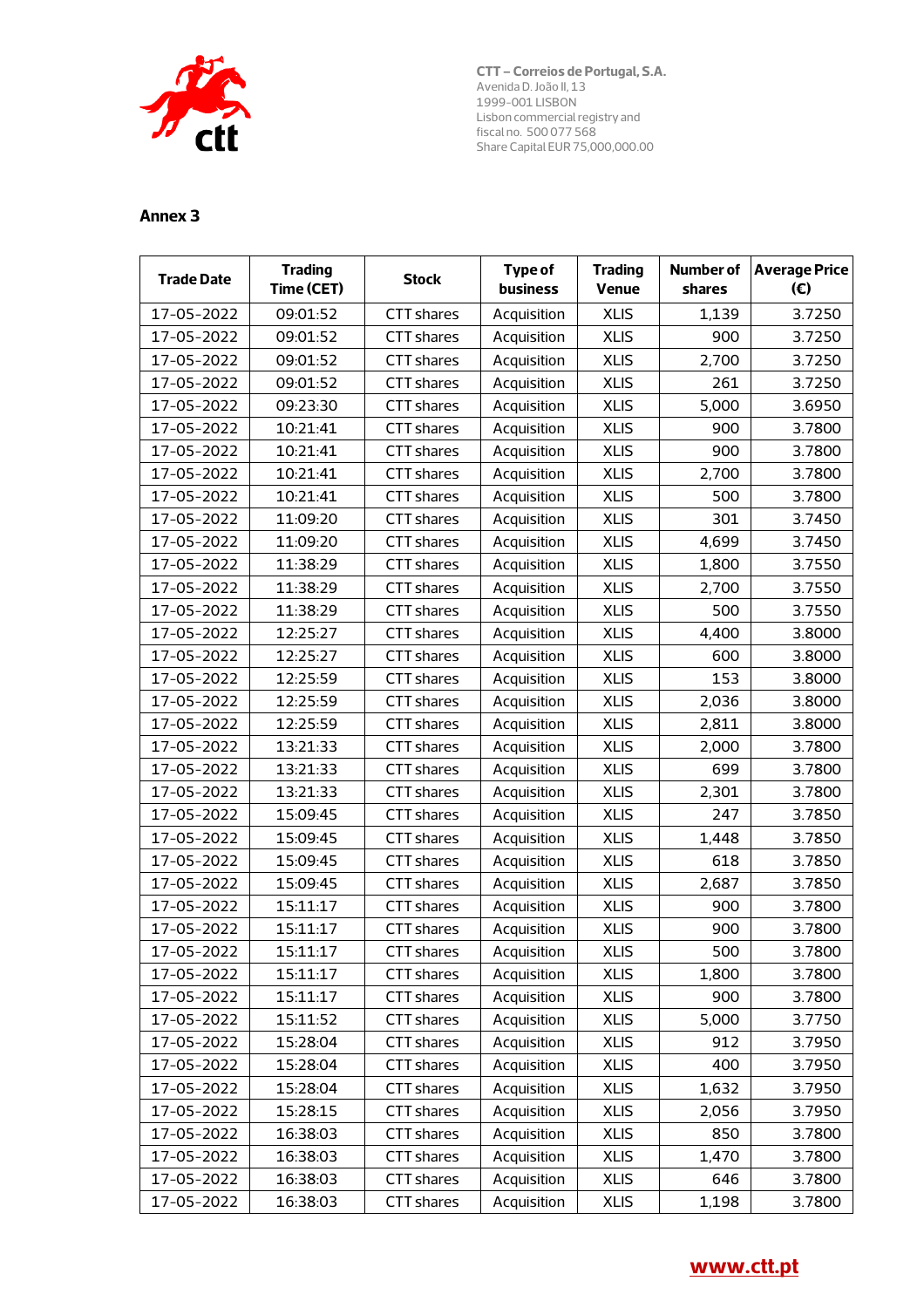

| <b>Trade Date</b> | <b>Trading</b><br>Time (CET) | <b>Stock</b> | Type of<br><b>business</b> | <b>Trading</b><br>Venue | <b>Number of</b><br>shares | <b>Average Price</b><br>(€) |
|-------------------|------------------------------|--------------|----------------------------|-------------------------|----------------------------|-----------------------------|
| 17-05-2022        | 16:38:03                     | CTT shares   | Acquisition                | <b>XLIS</b>             | 219                        | 3.7800                      |
| 17-05-2022        | 16:38:03                     | CTT shares   | Acquisition                | <b>XLIS</b>             | 219                        | 3.7800                      |
| 17-05-2022        | 16:39:18                     | CTT shares   | Acquisition                | <b>XLIS</b>             | 398                        | 3.7800                      |
| 17-05-2022        | 16:52:15                     | CTT shares   | Acquisition                | <b>XLIS</b>             | 12.880                     | 3.7800                      |
| 17-05-2022        | 16:52:15                     | CTT shares   | Acquisition                | <b>XLIS</b>             | 803                        | 3.7800                      |
| 17-05-2022        | 16:52:15                     | CTT shares   | Acquisition                | <b>XLIS</b>             | 897                        | 3.7800                      |
| 17-05-2022        | 16:52:15                     | CTT shares   | Acquisition                | <b>XLIS</b>             | 420                        | 3.7800                      |

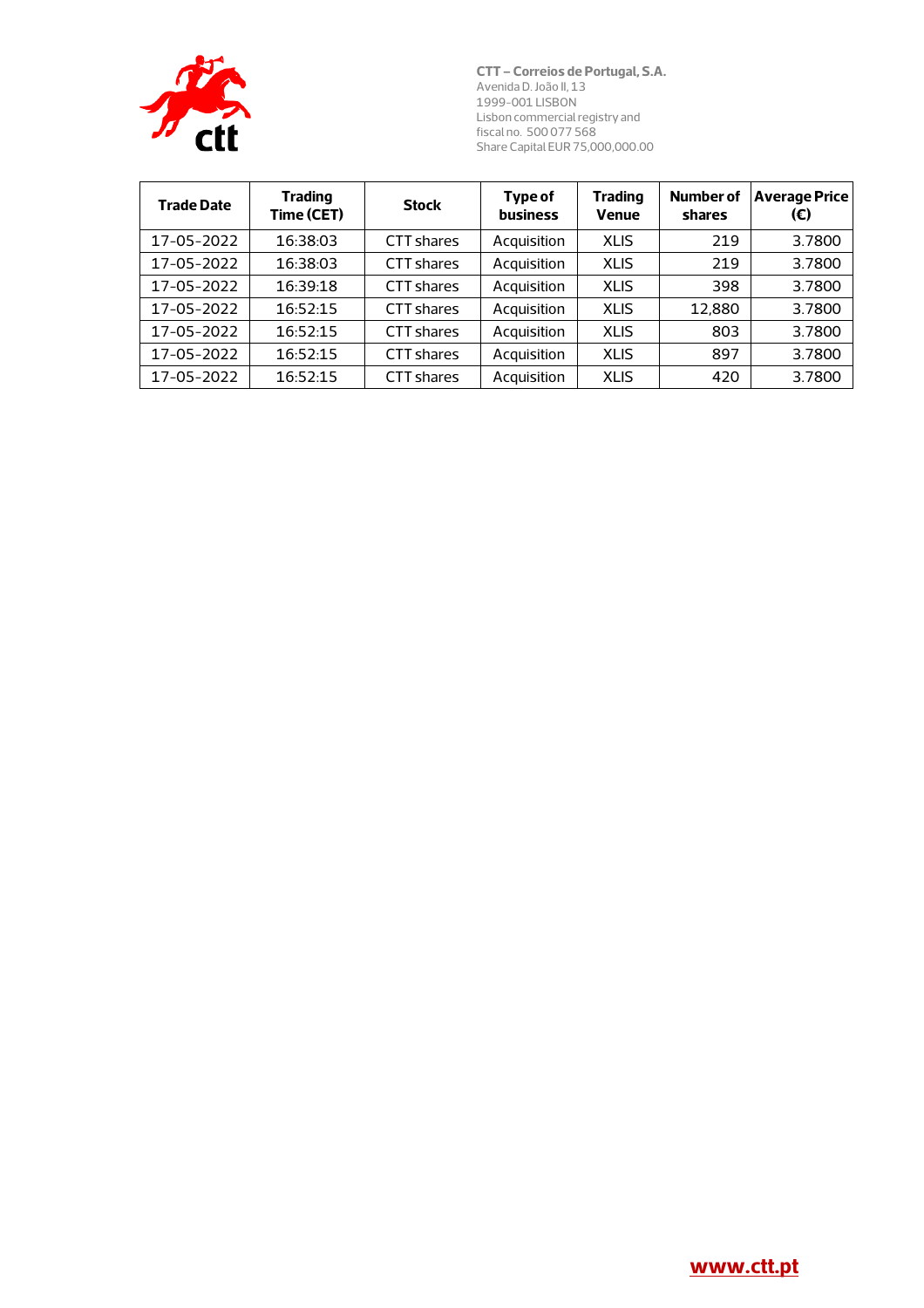

| <b>Trade Date</b> | <b>Trading</b><br>Time (CET) | <b>Stock</b>      | <b>Type of</b><br>business | <b>Trading</b><br>Venue | <b>Number of</b><br>shares | <b>Average Price</b><br>(E) |
|-------------------|------------------------------|-------------------|----------------------------|-------------------------|----------------------------|-----------------------------|
| 18-05-2022        | 09:03:42                     | CTT shares        | Acquisition                | <b>XLIS</b>             | 1,000                      | 3.7350                      |
| 18-05-2022        | 09:06:06                     | <b>CTT</b> shares | Acquisition                | <b>XLIS</b>             | 5,000                      | 3.7500                      |
| 18-05-2022        | 09:08:20                     | CTT shares        | Acquisition                | <b>XLIS</b>             | 4,000                      | 3.7350                      |
| 18-05-2022        | 09:42:38                     | CTT shares        | Acquisition                | <b>XLIS</b>             | 5,000                      | 3.7100                      |
| 18-05-2022        | 09:47:29                     | CTT shares        | Acquisition                | <b>XLIS</b>             | 4,970                      | 3.6900                      |
| 18-05-2022        | 09:47:29                     | <b>CTT</b> shares | Acquisition                | <b>XLIS</b>             | 30                         | 3.6900                      |
| 18-05-2022        | 09:48:20                     | <b>CTT</b> shares | Acquisition                | <b>XLIS</b>             | 1,227                      | 3.6850                      |
| 18-05-2022        | 09:48:53                     | CTT shares        | Acquisition                | <b>XLIS</b>             | 2,000                      | 3.6850                      |
| 18-05-2022        | 09:48:53                     | CTT shares        | Acquisition                | <b>XLIS</b>             | 1,773                      | 3.6850                      |
| 18-05-2022        | 11:11:50                     | CTT shares        | Acquisition                | <b>XLIS</b>             | 2,497                      | 3.6900                      |
| 18-05-2022        | 11:11:50                     | CTT shares        | Acquisition                | <b>XLIS</b>             | 2,307                      | 3.6900                      |
| 18-05-2022        | 11:14:21                     | CTT shares        | Acquisition                | <b>XLIS</b>             | 196                        | 3.6900                      |
| 18-05-2022        | 12:52:29                     | CTT shares        | Acquisition                | <b>XLIS</b>             | 5,000                      | 3.7150                      |
| 18-05-2022        | 14:37:34                     | <b>CTT</b> shares | Acquisition                | <b>XLIS</b>             | 5,000                      | 3.7050                      |
| 18-05-2022        | 14:49:04                     | CTT shares        | Acquisition                | <b>XLIS</b>             | 5,000                      | 3.6950                      |
| 18-05-2022        | 14:52:55                     | CTT shares        | Acquisition                | <b>XLIS</b>             | 150                        | 3.6900                      |
| 18-05-2022        | 14:52:55                     | CTT shares        | Acquisition                | <b>XLIS</b>             | 4,850                      | 3.6900                      |
| 18-05-2022        | 15:31:32                     | CTT shares        | Acquisition                | <b>XLIS</b>             | 5,000                      | 3.6750                      |
| 18-05-2022        | 15:50:02                     | <b>CTT</b> shares | Acquisition                | <b>XLIS</b>             | 2,061                      | 3.6850                      |
| 18-05-2022        | 15:50:02                     | CTT shares        | Acquisition                | <b>XLIS</b>             | 2,939                      | 3.6850                      |
| 18-05-2022        | 16:01:23                     | CTT shares        | Acquisition                | <b>XLIS</b>             | 2,493                      | 3.6850                      |
| 18-05-2022        | 16:01:23                     | CTT shares        | Acquisition                | <b>XLIS</b>             | 305                        | 3.6850                      |
| 18-05-2022        | 16:01:23                     | CTT shares        | Acquisition                | <b>XLIS</b>             | 1,097                      | 3.6850                      |
| 18-05-2022        | 16:01:23                     | CTT shares        | Acquisition                | <b>XLIS</b>             | 1,105                      | 3.6850                      |
| 18-05-2022        | 16:05:21                     | CTT shares        | Acquisition                | <b>XLIS</b>             | 12                         | 3.6850                      |
| 18-05-2022        | 16:05:21                     | CTT shares        | Acquisition                | <b>XLIS</b>             | 20                         | 3.6850                      |
| 18-05-2022        | 16:05:21                     | CTT shares        | Acquisition                | <b>XLIS</b>             | 99                         | 3.6850                      |
| 18-05-2022        | 16:05:21                     | CTT shares        | Acquisition                | <b>XLIS</b>             | 247                        | 3.6850                      |
| 18-05-2022        | 16:05:21                     | CTT shares        | Acquisition                | <b>XLIS</b>             | 352                        | 3.6850                      |
| 18-05-2022        | 16:05:21                     | CTT shares        | Acquisition                | <b>XLIS</b>             | 1,086                      | 3.6850                      |
| 18-05-2022        | 16:05:21                     | CTT shares        | Acquisition                | <b>XLIS</b>             | 900                        | 3.6850                      |
| 18-05-2022        | 16:05:21                     | CTT shares        | Acquisition                | <b>XLIS</b>             | 1,314                      | 3.6850                      |
| 18-05-2022        | 16:29:39                     | CTT shares        | Acquisition                | <b>XLIS</b>             | 50                         | 3.6850                      |
| 18-05-2022        | 16:30:37                     | CTT shares        | Acquisition                | <b>XLIS</b>             | 10                         | 3.6850                      |
| 18-05-2022        | 16:35:19                     | CTT shares        | Acquisition                | <b>XLIS</b>             | 910                        | 3.6850                      |
| 18-05-2022        | 16:42:14                     | CTT shares        | Acquisition                | <b>XLIS</b>             | 3,138                      | 3.6900                      |
| 18-05-2022        | 16:55:19                     | CTT shares        | Acquisition                | <b>XLIS</b>             | 1,862                      | 3.7050                      |
| 18-05-2022        | 17:11:09                     | <b>CTT</b> shares | Acquisition                | <b>XLIS</b>             | 4,500                      | 3.7050                      |
| 18-05-2022        | 17:11:09                     | CTT shares        | Acquisition                | <b>XLIS</b>             | 500                        | 3.7050                      |